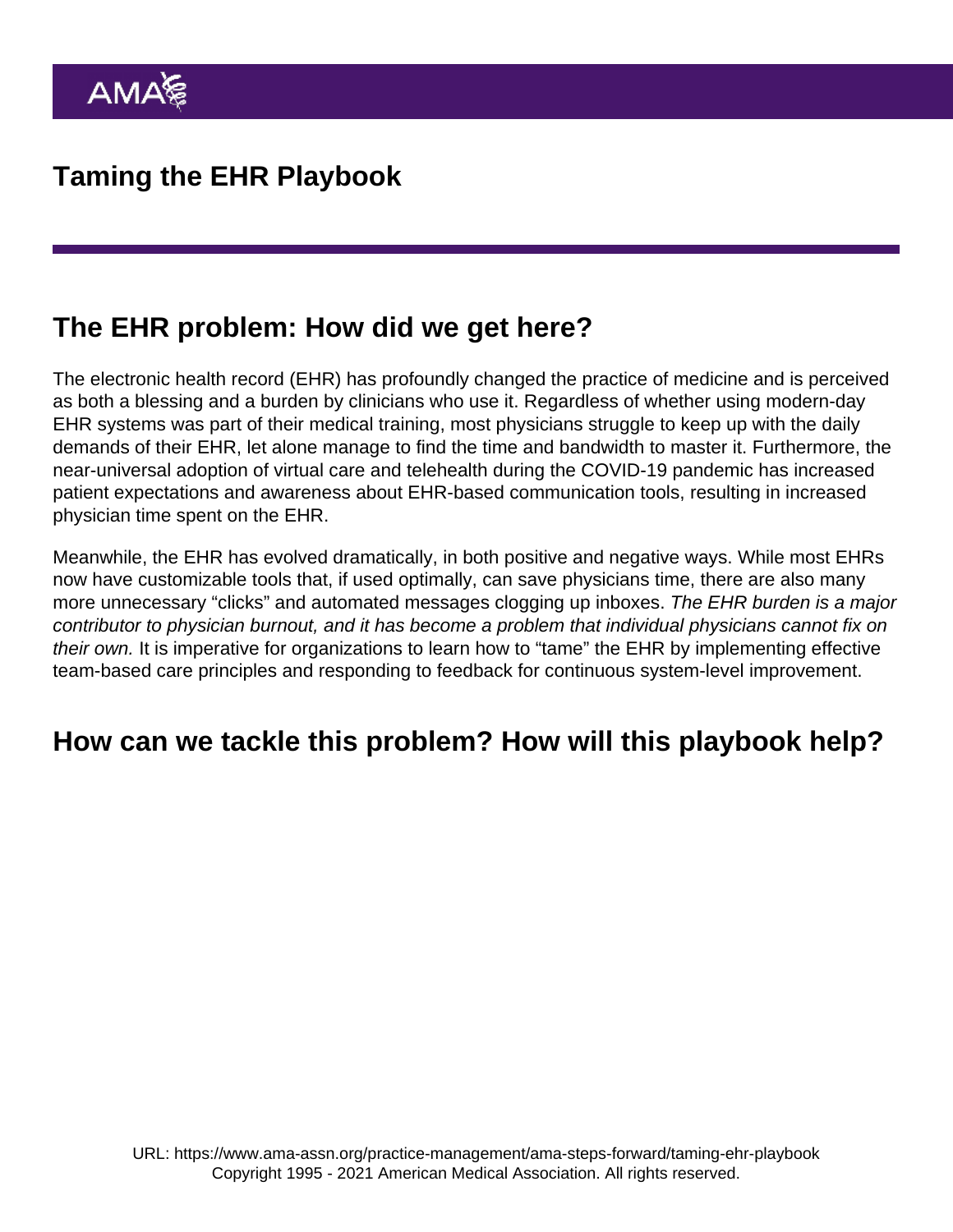URL: <https://www.ama-assn.org/practice-management/ama-steps-forward/taming-ehr-playbook> Copyright 1995 - 2021 American Medical Association. All rights reserved.